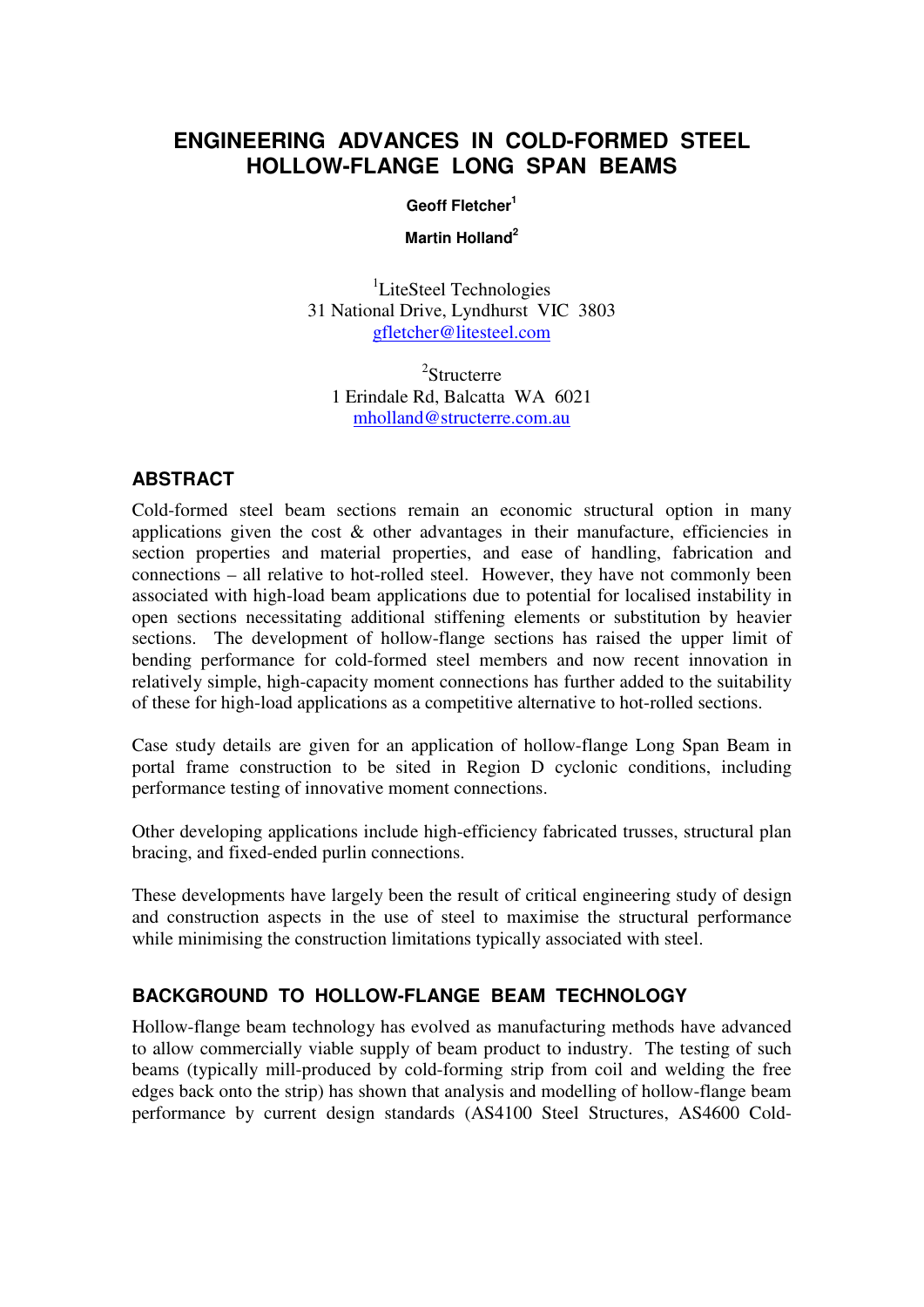formed Steel Structures) is not reliable. Not surprisingly, given the advances and investment required for development, proving and commercialisation, the intellectual property in this technology is privately owned and patented (and is Australian). The current available beam form in industry was presented at a previous ASEC conference in 2 papers by Mahaarachchi & Mahendran (2005) and another by Yang & Wilkinson (2005) and it has a similar form to a parallel-flange channel except the flanges are hollow and with a maximum steel thickness of 3mm.

All structural beam applications consider the interaction of load intensity & distribution with span, section  $\&$  material properties to produce typical beam responses of bending, shear & bearing stresses and deflection, all of which become greater as span increases. For many open sections (having free edges) and all thin-walled sections it is common for local buckling instability in and near compression flanges to limit overall section capacity. That is, they are non-compact. A further 2 papers by Mahaarachchi  $\&$ Mahendran (2006) presented buckling behaviour results of hollow-flange Long Span Beam upon which moment-span capacity values were derived. Wilkinson et al (2006) also considered the web behaviour in bending and bearing modes.

This paper refers to "Long Span Beams" merely to indicate combination of higher values of compressive bending stress with effective length (Le) exceeding, say, 20 x section depth (d) wherein the hollow-flange Long Span Beam performs more efficiently than hot-rolled or cold-formed sections considering the rate of capacity loss as Le increases. This greater efficiency of capacity in strength and stiffness as a function of steel mass and its current commercial viability is the result of engineered improvements in cross section efficiency, material properties, and manufacturing processes.

### **Technology drivers**

The currently available hollow-flange Long Span Beam (Fig.1) improves upon problems encountered with a forerunner which had hollow triangular flanges separated by a central web. These improvements relate to structural efficiency of the section, manufacturing efficiency to reduce cost of supply, and construction efficiency for the end-users / builders.

Regarding an **efficient section** in beam action, the advantages of hollow flanges over other similar open sections (eg. Cee, Zed) are indicated by the much higher Torsion Constant (J) and a higher proportion of section area located in the flanges. Strength-tomass and Stiffness-to-mass ratios exceed those possible with hot-rolled sections. The section strength of the flanges is also manipulated upwards by the manufacturing process.

Regarding **efficient manufacture**, the current section (Fig.1) commences with grade 380MPa strip from which circular lobes are rolled at the sides & welded. These lobes are then cold-worked further to form the rectangular hollow flanges with an improved yield strength of 450MPa. It is more reliable to manufacture from lower strength feed which results in lower rates of commissioning stock (set-up wastage).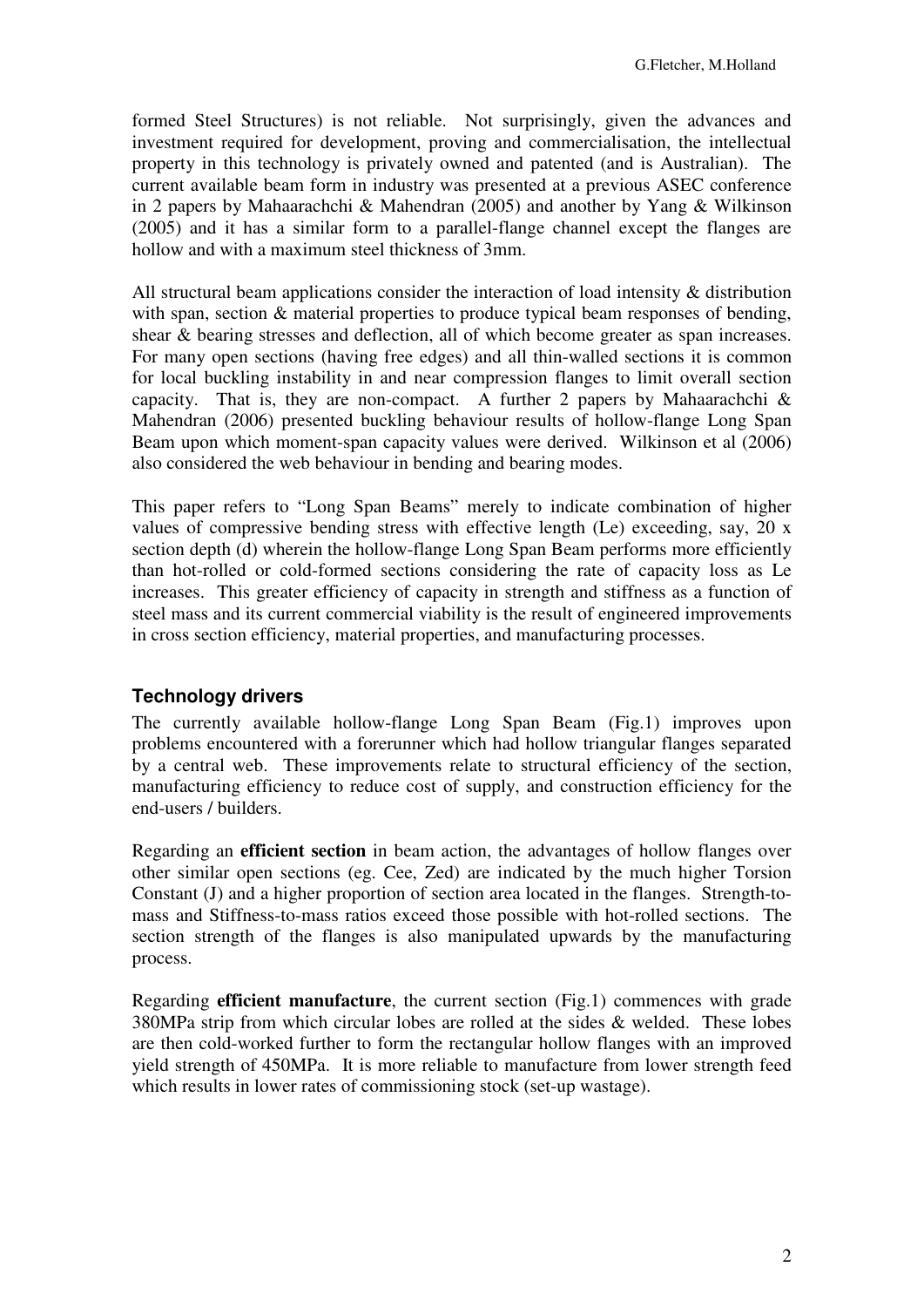Regarding **efficient construction**, this is now aided rather than hindered by section geometry, as was the case with the superseded triangular flange variant. The section now resembles a conventional parallel-flange channel presenting more accessible & orthogonal surfaces for connections. The maximum strip thickness of 3mm not only affords mass reduction but allows for connections with self-drilling screws, in addition to other operations such as powersaw cutting, nailing, drilling, bolting and welding.



Fig.1 : Generic section of hollow-flange Long Span Beam

### **Innovation and Incentives for Engineering**

It is usually the case that successful innovation needs to be led by demand from industry rather than academic research retrospectively looking for an application need to fill. Indeed, much research is funded from industry sources based on market demand which sets the direction of the research from the outset. This alone can justify the costs of necessary research and development to innovate successfully. In the case of hollowflange Long Span Beam the development brief was simple – improve the beam cross section to optimise beam performance with respect to strength and stiffness from a given mass of steel, and deliver a steel beam not dependent on detailed fabrication offsite for connections.

The regulatory network around Intellectual Property is an aid to the process of innovation development and for hollow-flange Long Span Beam patents apply to the IP created in the section geometry (derived by theoretical & testing analysis) and in the manufacturing process itself (Dual Electric Resistance Welding), both requiring significant investment and managed risk to develop and verify. Detailed specifications relating to these patents are readily accessible in the public domain.

The main application example below focussed on modular high-capacity beam-to-beam connections required to enable the use of hollow-flange Long Span Beam in portal frame construction on-site in remote areas where dependence on specialised plant and trades was to be minimised.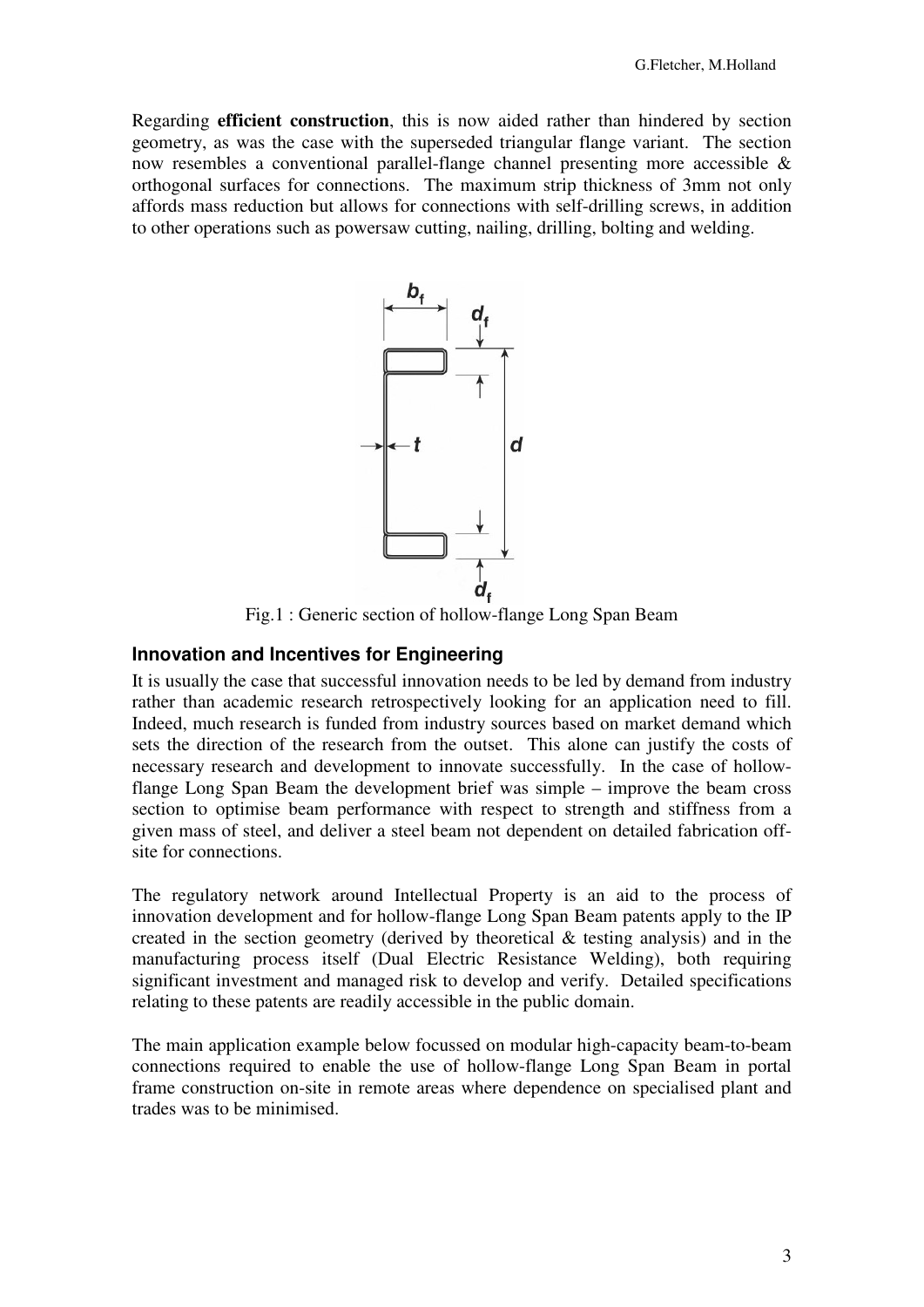### **APPLICATION INNOVATIONS**

#### **Full Moment Portal Frame Connections**

A recent application of hollow-flange Long Span Beam sections in high-load & extreme conditions has been for the Gorgon Project on Barrow Island in Western Australia. Central facilities buildings in the accommodation complex were designed in modular form around a portal frame nominally 14m wide x 3.5m high with interior column (Fig.2).



Fig.2 : Portal frame with hollow-flange Long Span Beam and connectors

In addition to extreme wind loadings (Region D) and related severe exposure to aggressive atmosphere the design also needed to allow for containerising of components and construction with minimal mechanised input. The suitability of hollow-flange Long Span Beam sections for column and rafter members was augmented by the development of specialised moment connections using a multiple of conventional self-drilling metal screws, as a quick and site-flexible alternative to more traditional methods of welding or bolting. A typical LH exterior column / rafter connector bracket (Fig.3) shows the main elements of pre-drilled flat bar-to-flange (x 2) and web stiffener for each connection point.



Fig.3 : Detail of hollow-flange Long Span Beam portal knee connector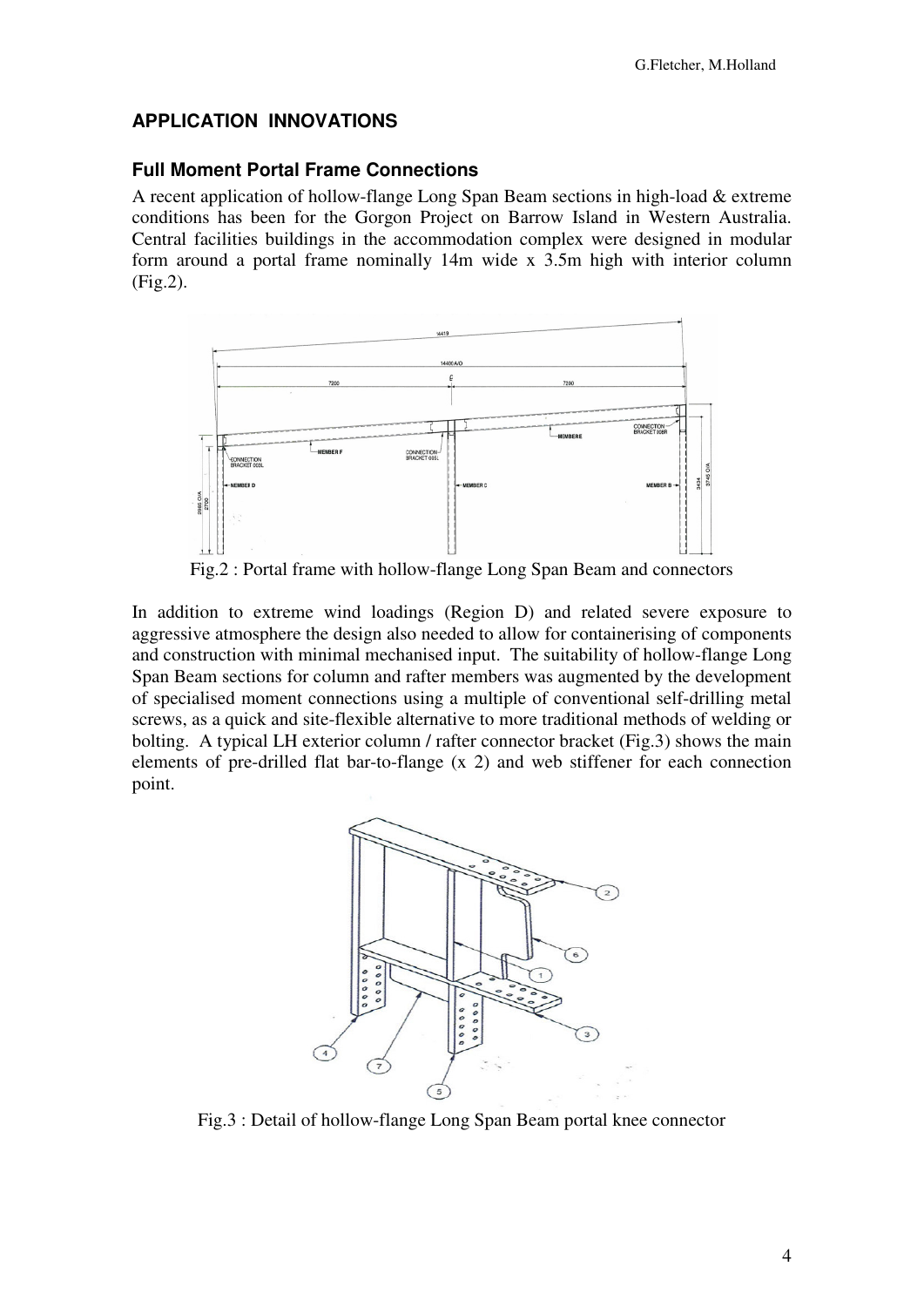Appropriate design principles were applied but since this was clearly further innovative engineering in the innovative field of hollow-flange Long Span Beam structures it was necessary to prove connection performance via load testing. For this particular connector Fig.4 shows a full scale test in progress during which a peak moment around 40kNm was applied and satisfactorily ductile and load-sharing behaviour was evident.



Fig.4 : Load testing of Long Span Beam portal frame knee connection

Note the self-drilling screws passing through the flange to work in double shear. There is scope to further improve the joint design by eliminating altogether any potential for initial slip arising from fixing through clearance holes, as can be a factor with bolted connections. The other nodal connectors including column bases were similarly designed and tested in order to verify the required capacity of the proposed solution, which is now being constructed.

Another related application (re moment connection) also being considered is for a similar flange and web connector attached to a precast wall panel to allow a fixed-end moment connection to permit hollow-flange Long Span Beam sections for roof or upper floor support even lighter than if simply supported.

### **High Performance Trusses**

Hollow-flange Long Span Beam has also been used as top and bottom chord elements in fabricated trusses. Buckling of the compression chord in a truss is a critical performance limit. The Long Span Beam section is laid over so that bending about its own major axis contributes to the out-of-plane bending strength in the truss in addition to the section's inherent efficiency as a closed section under column action. Web diagonal members are other cold-formed sections either welded or metal screwed to the